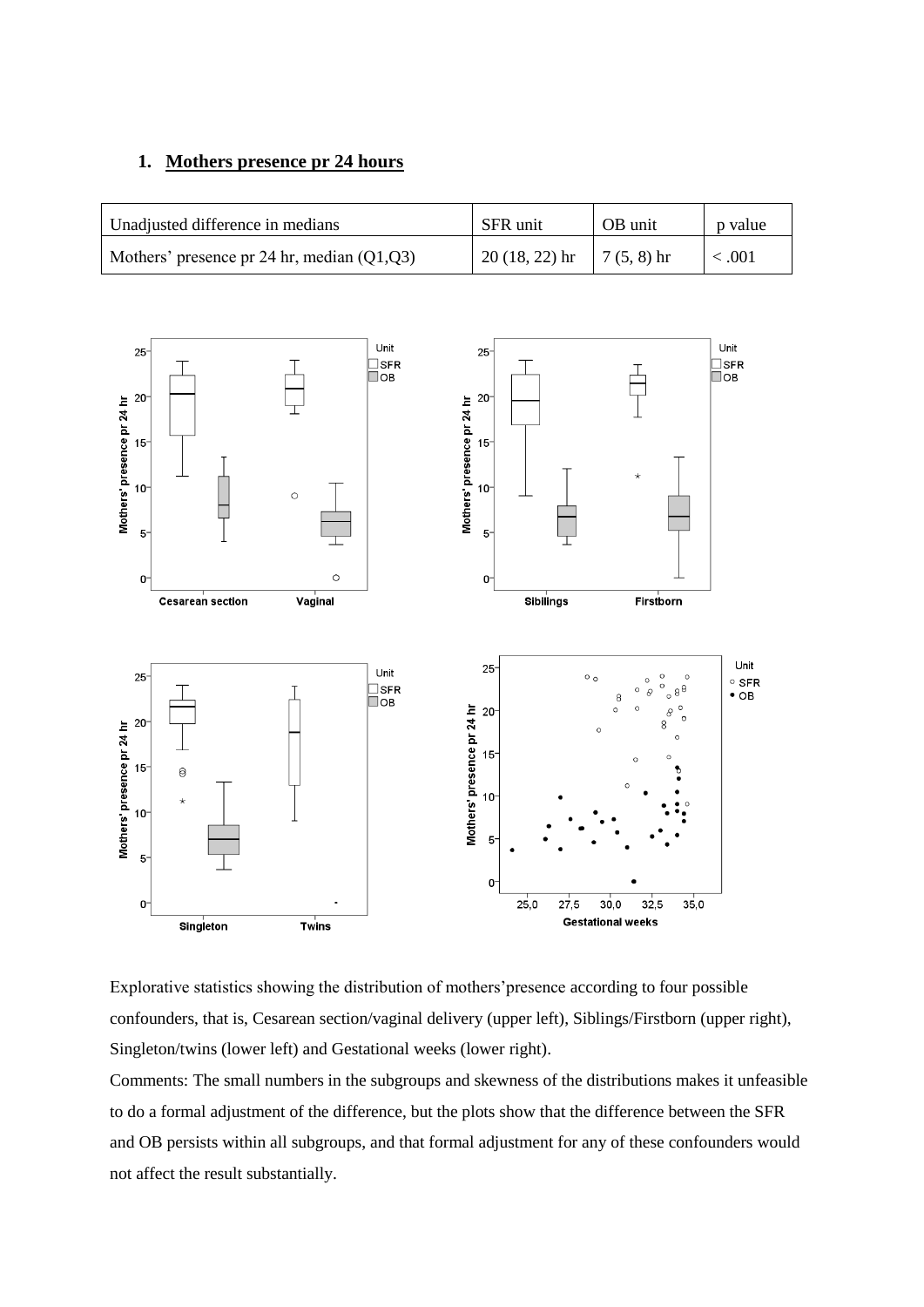#### **2. Mothers SSC pr 24 hours**

| Unadjusted difference in medians        | SFR unit          | OB unit            | p value |
|-----------------------------------------|-------------------|--------------------|---------|
| Mothers' SSC pr 24 hr, median $(Q1,Q3)$ | 180 (60, 300) min | $120(60, 180)$ min | .02     |



Explorative statistics showing the distribution of mothers' SSC time according to four possible confounders: Cesarean section/vaginal delivery (upper left), Siblings/Firstborn (upper right), Singleton/twins (lower left) and Gestational weeks (lower right).

Comments: The small numbers in the subgroups and skewness of the distributions (partly due to some extreme values, in particular one value in the SFR group) makes it unfeasible to do a formal adjustment of the difference. The difference between the SFR and OB can be seen in all subgroups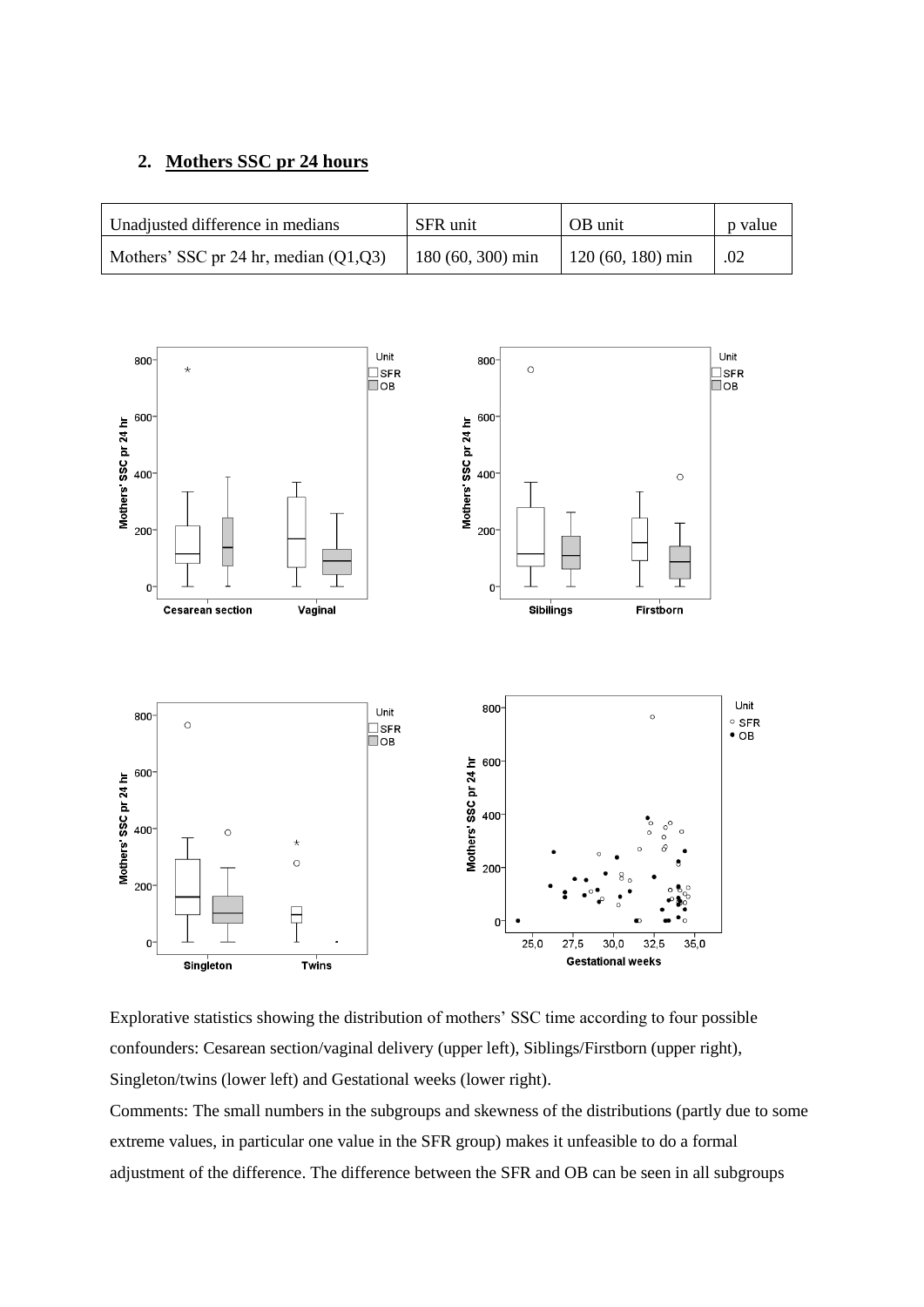except from those having a Cesarean section. Hence, an adjustment for type of delivery would attenuate the difference between mothers' SSC in SFR and OB.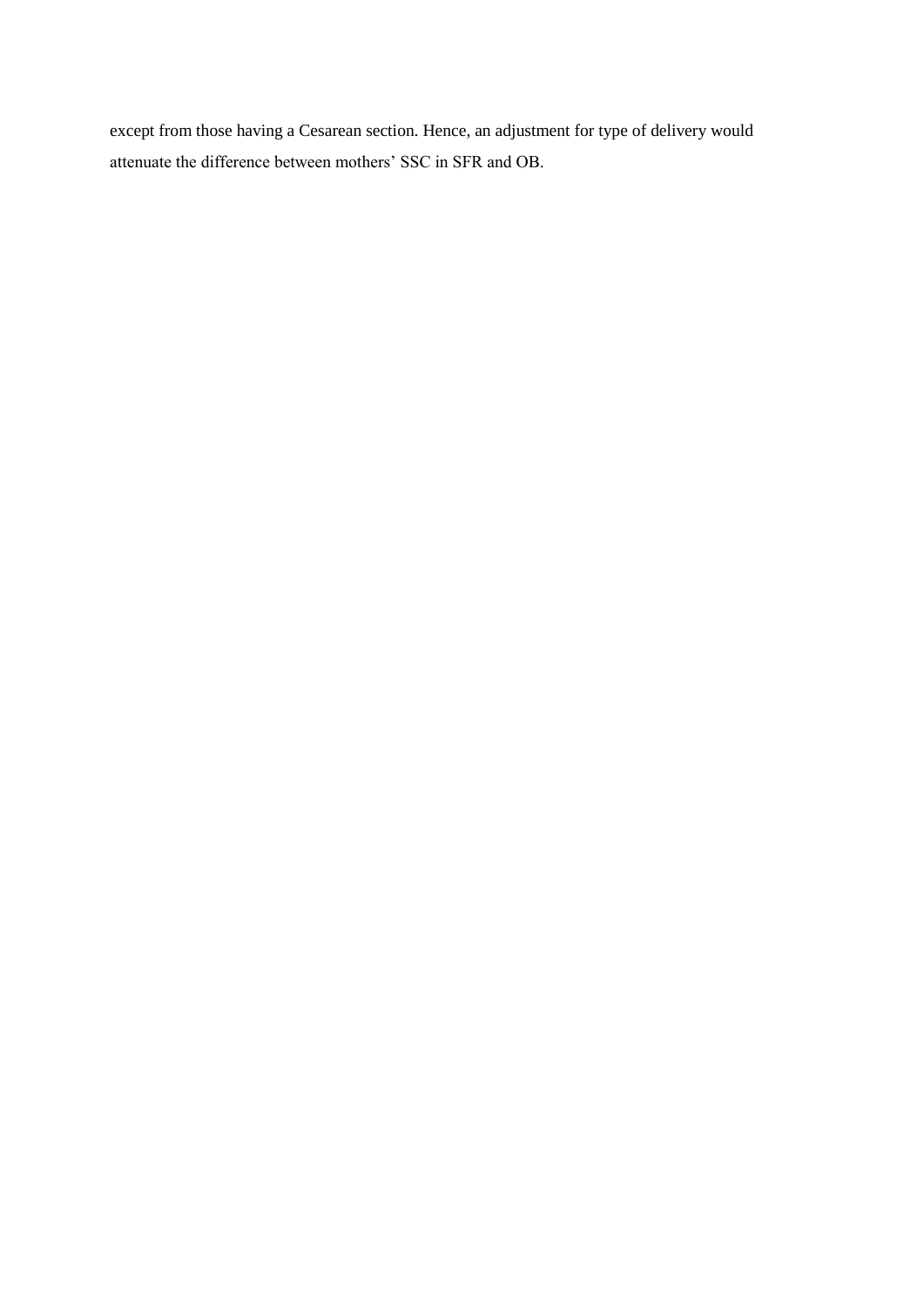## **3. Hours before SCC, mothers**

| Unadjusted difference in medians                      | SFR unit | <b>OB</b> unit                  | p value     |
|-------------------------------------------------------|----------|---------------------------------|-------------|
| Hours before SSC after birth, mothers' median (Q1,Q3) |          | $4(0, 12)$ hr   12 $(0, 28)$ hr | $\vert$ .03 |



Explorative statistics showing the distribution of hours before mothers' SSC according to four possible confounders: Cesarean section/vaginal delivery (upper left), Siblings/Firstborn (upper right), Singleton/twins (lower left) and Gestational weeks (lower right). Comments: The small numbers in the subgroups and skewness of the distributions (partly due to some extreme values, in particular one value in the OB group) makes it unfeasible to do a formal adjustment of the difference, but the plots show that a difference between the SFR and OB is still present within all subgroups, however less strong than seen by mothers presence.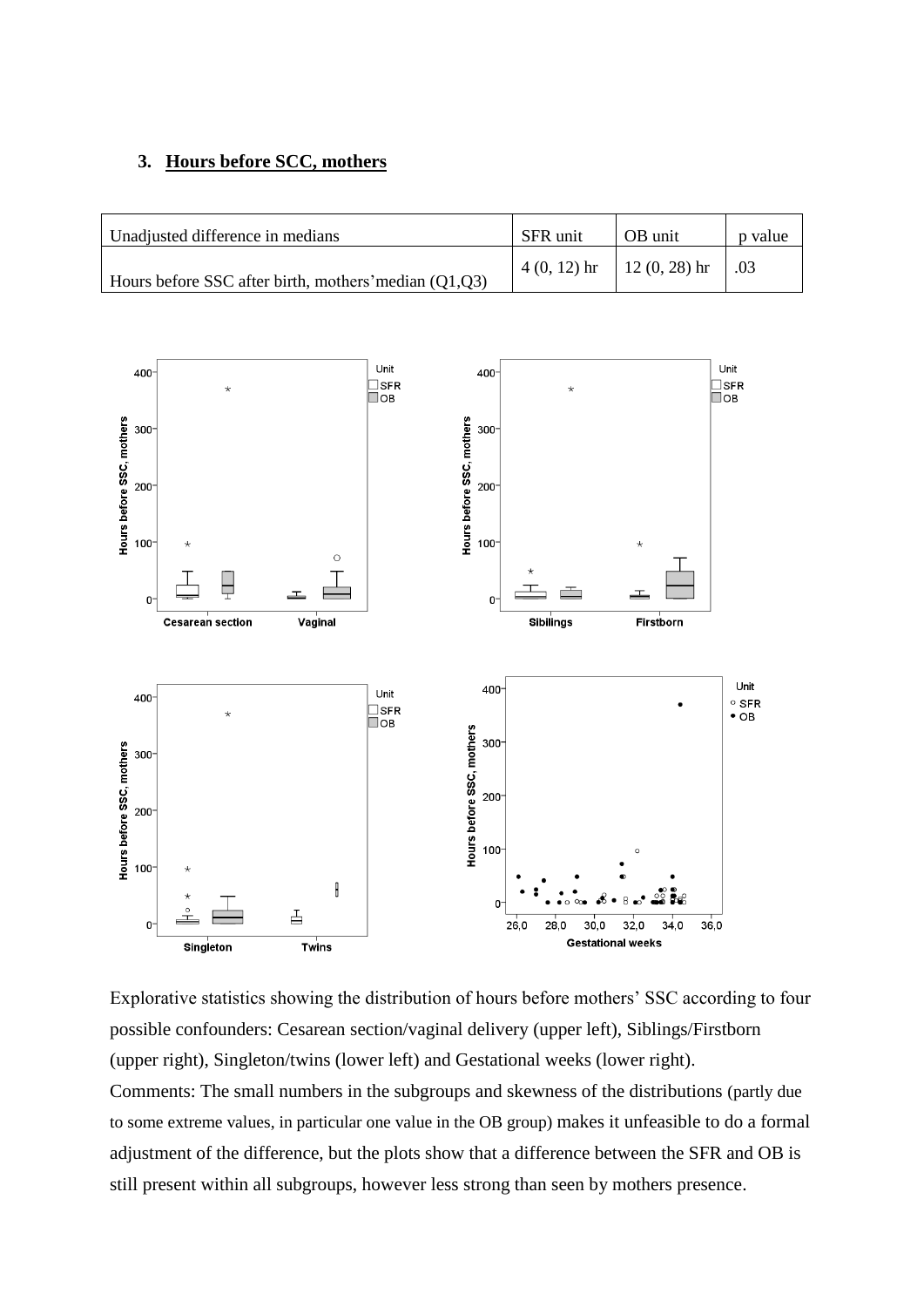## **4. Fathers presence pr 24 hours**

| Unadjusted difference in medians             | SFR unit      | OB unit      | p value     |
|----------------------------------------------|---------------|--------------|-------------|
| Fathers' presence pr 24 hr, median $(Q1,Q3)$ | $8(6, 17)$ hr | $4(3, 5)$ hr | $\leq .001$ |



**Gestational weeks** 

Explorative statistics showing the distribution of fathers'presence according to four possible confounders, that is, Cesarean section/vaginal delivery (upper left), Siblings/Firstborn (upper right), and Gestational weeks (lower left). There were no data available of fathers' presence and Singleton/twins.

Comments: The small numbers in the subgroups and skewness of the distributions makes it unfeasible to do a formal adjustment of the difference, but the plots show that the difference between the SFR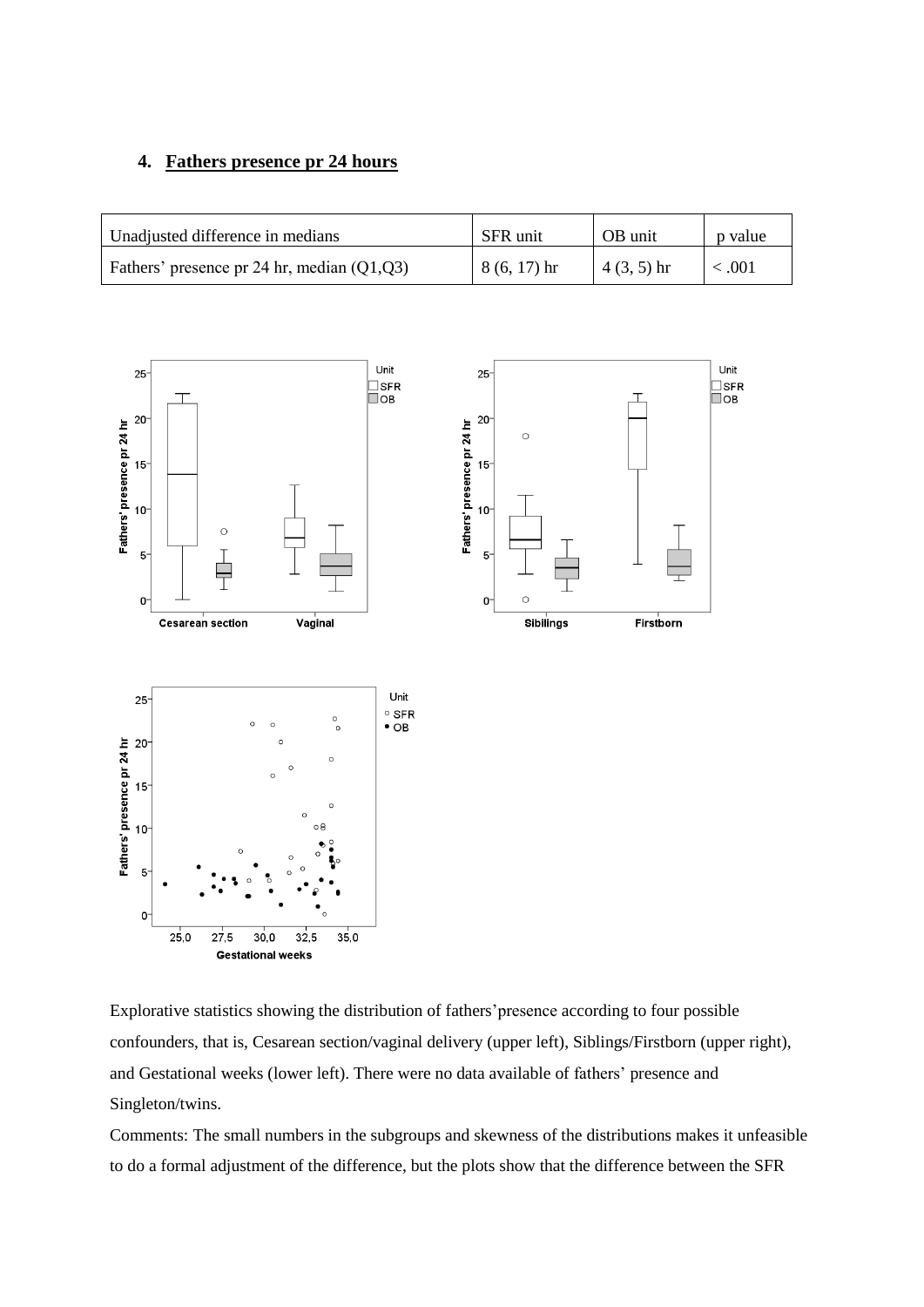and OB persists within all subgroups, and that formal adjustment for any of these confounders would not affect the result substantially.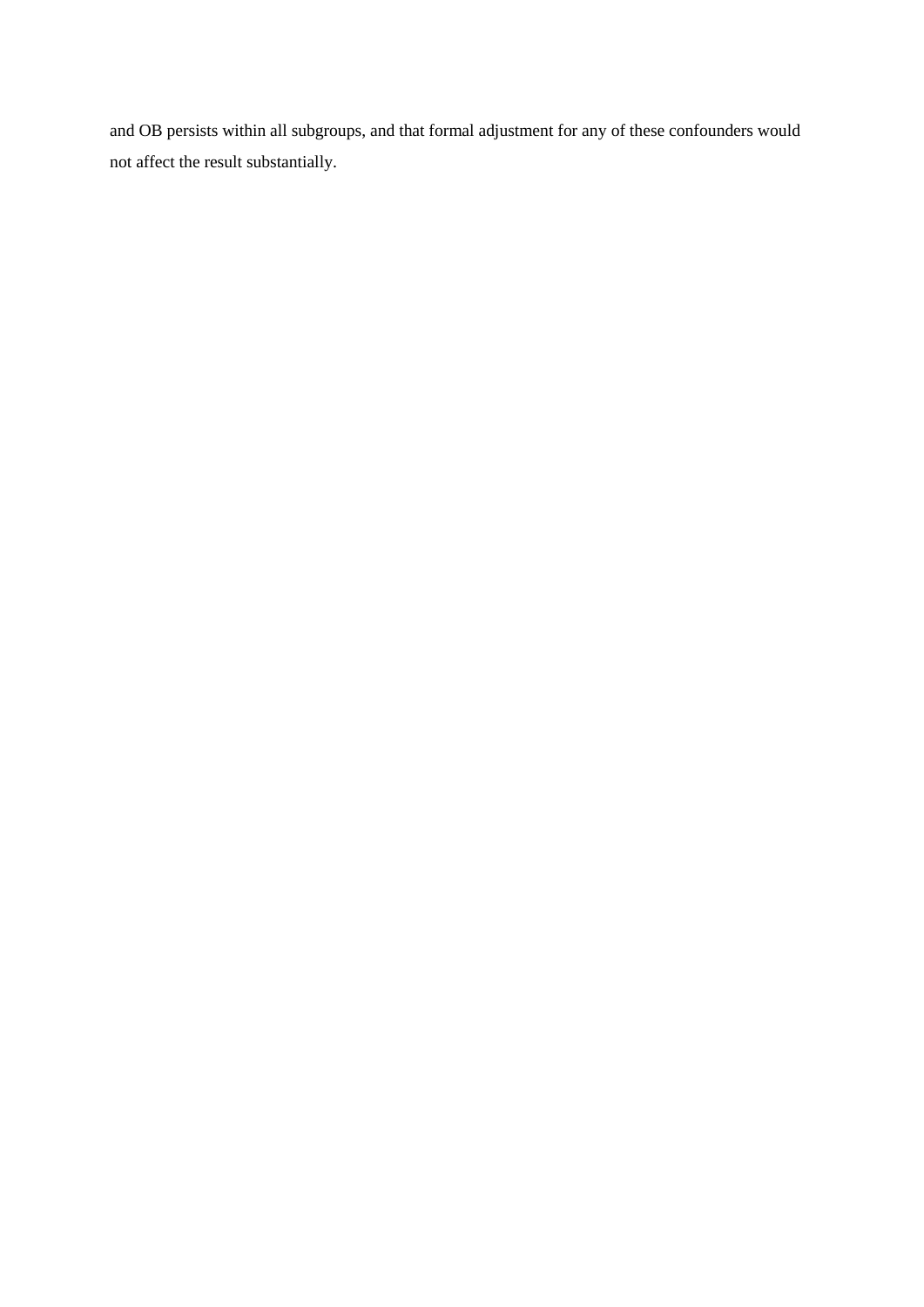## **5. Fathers SSC pr 24 hours**

| Unadjusted difference in medians        | SFR unit          | OB unit         | p value |
|-----------------------------------------|-------------------|-----------------|---------|
| Fathers' SSC pr 24 hr, median $(Q1,Q3)$ | $67(11, 100)$ min | $31(0, 60)$ min | .05     |



Explorative statistics showing the distribution of fathers' SSC time according to four possible confounders: Cesarean section/vaginal delivery (upper left), Siblings/Firstborn (upper right), Singleton/twins (lower left) and Gestational weeks (lower right).

Comments: The small numbers in the subgroups and skewness of the distributions makes it unfeasible to do a formal adjustment of the difference. The difference between the SFR and OB can be seen in all subgroups.